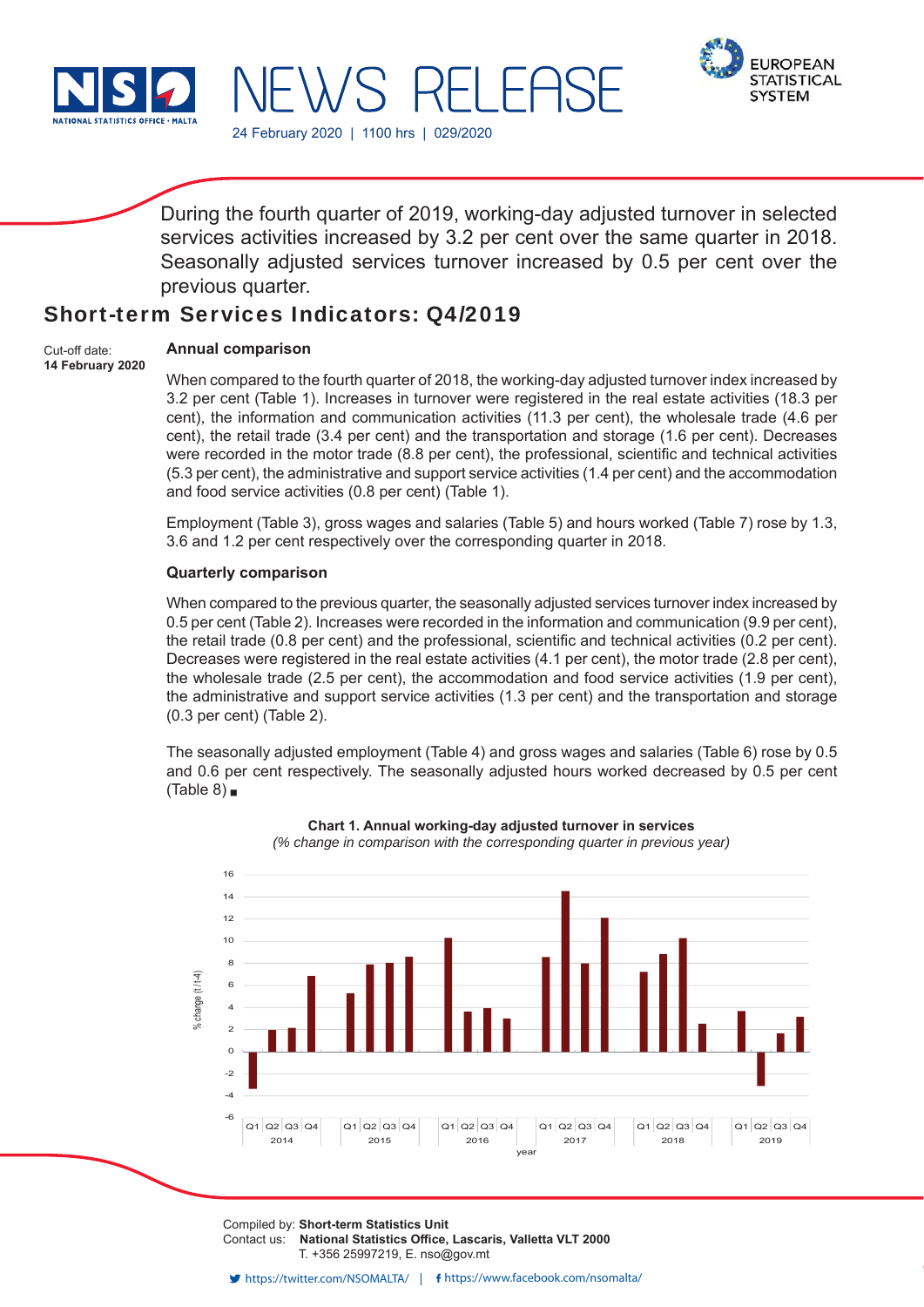# Table 1. Services turnover index by period and NACE classification

*Working-day adjusted*

|                                                                | 2018           |                |                | 2019  |       | % change compared with same quarter of the previous year |                |         |         |        |  |  |
|----------------------------------------------------------------|----------------|----------------|----------------|-------|-------|----------------------------------------------------------|----------------|---------|---------|--------|--|--|
| <b>NACE</b>                                                    |                |                |                |       |       | 2018                                                     | 2019           |         |         |        |  |  |
|                                                                | Q <sub>4</sub> | Q <sub>1</sub> | Q <sub>2</sub> | Q3    | Q4    | Q4                                                       | Q <sub>1</sub> | Q2      | Q3      | Q4     |  |  |
| Wholesale and retail; repair of motor vehicles and motorcycles | 119.4          | 106.0          | 118.2          | 124.9 | 123.3 | 3.0                                                      | 4.6            | 1.6     | 5.5     | 3.3    |  |  |
| Motor trade                                                    | 126.7          | 119.3          | 125.1          | 118.3 | 115.5 | 13.3                                                     | 1.1            | 3.3     | 3.6     | $-8.8$ |  |  |
| Wholesale trade                                                | 116.0          | 104.9          | 117.2          | 127.4 | 121.3 | 1.3                                                      | 6.0            | 1.0     | 5.8     | 4.6    |  |  |
| Retail trade                                                   | 124.4          | 105.4          | 118.8          | 121.6 | 128.6 | 4.1                                                      | 2.7            | 2.3     | 5.2     | 3.4    |  |  |
| Food                                                           | 130.0          | 111.2          | 131.5          | 135.4 | 134.7 | 7.1                                                      | 2.7            | 5.4     | 4.4     | 3.6    |  |  |
| Non-food                                                       | 120.8          | 101.5          | 110.4          | 112.5 | 124.6 | 2.2                                                      | 2.8            | 0.0     | 5.9     | 3.1    |  |  |
| Transportation and storage                                     | 140.6          | 133.3          | 151.3          | 164.3 | 142.9 | 10.6                                                     | 5.6            | 0.2     | 1.7     | 1.6    |  |  |
| Accommodation and food service activities                      | 100.7          | 82.0           | 126.7          | 152.9 | 99.9  | $-1.7$                                                   | $-2.8$         | $-3.7$  | $-3.9$  | $-0.8$ |  |  |
| Information and communication                                  | 127.2          | 125.0          | 125.4          | 128.9 | 141.6 | $-2.8$                                                   | 9.2            | 8.5     | 6.7     | 11.3   |  |  |
| Real estate activities                                         | 163.9          | 144.5          | 173.9          | 202.2 | 193.9 | 50.5                                                     | 3.9            | $-32.2$ | $-10.8$ | 18.3   |  |  |
| Professional, scientific and technical activities              | 124.7          | 99.7           | 98.5           | 107.0 | 118.1 | 10.6                                                     | $-6.8$         | $-7.8$  | $-11.0$ | $-5.3$ |  |  |
| Administrative and support service activities                  | 157.2          | 140.8          | 186.2          | 164.4 | 155.0 | $-17.2$                                                  | $-0.6$         | $-18.3$ | $-2.5$  | $-1.4$ |  |  |
| Total                                                          | 125.7          | 112.7          | 127.8          | 134.8 | 129.7 | 2.5                                                      | 3.7            | $-3.1$  | 1.7     | 3.2    |  |  |

## Table 2. Services turnover index by period and NACE classification

*Seasonally adjusted* 

|                                                                | 2018           |       |       | 2019  |       | % change compared with previous quarter |                |                |                |        |  |  |
|----------------------------------------------------------------|----------------|-------|-------|-------|-------|-----------------------------------------|----------------|----------------|----------------|--------|--|--|
| <b>NACE</b>                                                    |                |       |       |       |       | 2018                                    | 2019           |                |                |        |  |  |
|                                                                | Q <sub>4</sub> | Q1    | Q2    | Q3    | Q4    | Q4                                      | Q <sub>1</sub> | Q <sub>2</sub> | Q <sub>3</sub> | Q4     |  |  |
| Wholesale and retail; repair of motor vehicles and motorcycles | 115.2          | 115.1 | 116.4 | 121.6 | 119.0 | $-0.1$                                  | $-0.1$         | 1.1            | 4.4            | $-2.1$ |  |  |
| Motor trade                                                    | 127.9          | 121.5 | 120.0 | 120.0 | 116.6 | 10.4                                    | $-5.0$         | $-1.3$         | 0.0            | $-2.8$ |  |  |
| Wholesale trade                                                | 113.5          | 114.6 | 115.2 | 121.8 | 118.7 | $-1.6$                                  | 0.9            | 0.5            | 5.8            | $-2.5$ |  |  |
| Retail trade                                                   | 116.7          | 116.3 | 117.3 | 119.8 | 120.8 | 2.5                                     | $-0.3$         | 0.9            | 2.1            | 0.8    |  |  |
| Food                                                           | 125.3          | 124.2 | 128.2 | 130.1 | 130.1 | 0.2                                     | $-0.8$         | 3.2            | 1.5            | 0.0    |  |  |
| Non-food                                                       | 111.2          | 111.5 | 109.9 | 112.8 | 114.8 | 4.5                                     | 0.3            | $-1.4$         | 2.6            | 1.8    |  |  |
| Transportation and storage                                     | 146.0          | 148.2 | 145.6 | 148.6 | 148.2 | $-0.8$                                  | 1.5            | $-1.7$         | 2.0            | $-0.3$ |  |  |
| Accommodation and food service activities                      | 113.1          | 117.1 | 118.1 | 114.4 | 112.2 | $-5.0$                                  | 3.6            | 0.8            | $-3.2$         | $-1.9$ |  |  |
| Information and communication                                  | 127.2          | 125.0 | 125.4 | 128.9 | 141.6 | 5.2                                     | $-1.7$         | 0.4            | 2.8            | 9.9    |  |  |
| Real estate activities                                         | 163.9          | 144.5 | 173.9 | 202.2 | 193.9 | $-27.7$                                 | $-11.8$        | 20.3           | 16.3           | $-4.1$ |  |  |
| Professional, scientific and technical activities              | 115.6          | 105.8 | 99.1  | 109.1 | 109.3 | $-6.0$                                  | $-8.5$         | $-6.3$         | 10.1           | 0.2    |  |  |
| Administrative and support service activities                  | 165.4          | 166.4 | 155.6 | 165.5 | 163.4 | $-2.8$                                  | 0.6            | $-6.5$         | 6.3            | $-1.3$ |  |  |
| <b>Total</b>                                                   | 123.9          | 125.2 | 124.5 | 127.2 | 127.8 | $-0.9$                                  | 1.1            | $-0.6$         | 2.2            | 0.5    |  |  |

Note: The calculation of growth rates from the indices tables may differ slightly from the published growth rates due to rounding.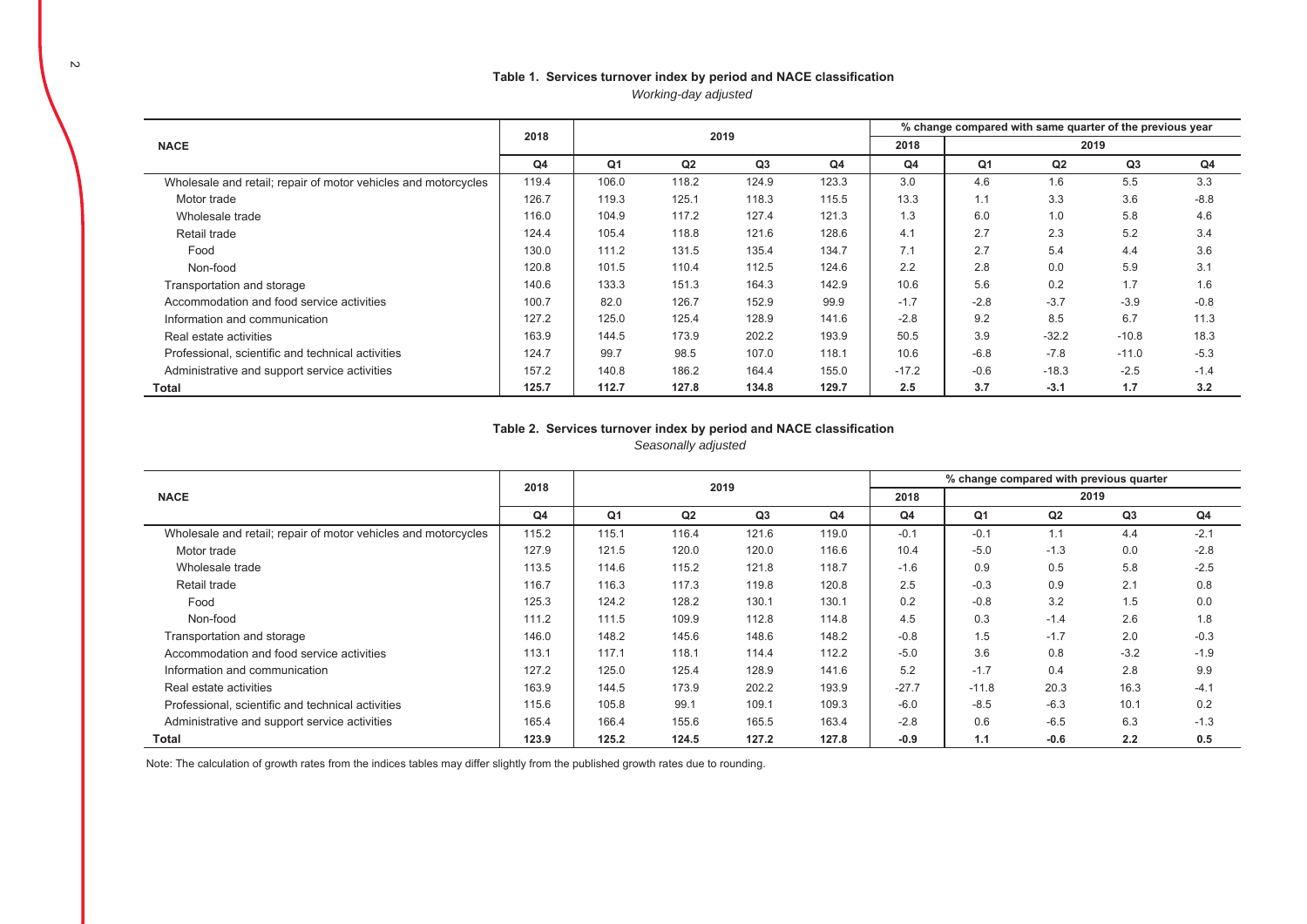## Table 3. Services employment index by period and NACE classification *Unadjusted*

|                                                                | 2018  |       |       | 2019           |       | % change compared with same quarter of the previous year |        |        |        |        |  |  |
|----------------------------------------------------------------|-------|-------|-------|----------------|-------|----------------------------------------------------------|--------|--------|--------|--------|--|--|
| <b>NACE</b>                                                    |       |       |       |                |       | 2018                                                     | 2019   |        |        |        |  |  |
|                                                                | Q4    | Q1    | Q2    | Q <sub>3</sub> | Q4    | Q4                                                       | Q1     | Q2     | Q3     | Q4     |  |  |
| Wholesale and retail; repair of motor vehicles and motorcycles | 110.5 | 110.6 | 111.9 | 113.4          | 113.0 | 1.4                                                      | 1.5    | 2.3    | 2.0    | 2.3    |  |  |
| Motor trade                                                    | 112.3 | 111.9 | 113.6 | 113.3          | 111.2 | 4.1                                                      | 0.5    | 3.0    | 0.8    | $-1.0$ |  |  |
| Wholesale trade                                                | 107.5 | 106.7 | 108.0 | 110.9          | 110.2 | 1.1                                                      | 1.4    | 1.3    | 2.5    | 2.5    |  |  |
| Retail trade                                                   | 112.1 | 112.7 | 114.0 | 115.0          | 115.0 | 1.1                                                      | 1.7    | 2.8    | 2.0    | 2.6    |  |  |
| Food                                                           | 119.1 | 119.4 | 120.0 | 121.8          | 121.2 | 4.3                                                      | 2.0    | 2.5    | 0.9    | 1.8    |  |  |
| Non-food                                                       | 108.9 | 109.6 | 111.2 | 111.8          | 112.2 | $-0.4$                                                   | 1.6    | 3.0    | 2.5    | 3.0    |  |  |
| Transportation and storage                                     | 107.1 | 109.4 | 109.3 | 111.1          | 108.7 | 7.1                                                      | 5.0    | 2.8    | 1.6    | 1.5    |  |  |
| Accommodation and food service activities                      | 94.8  | 91.9  | 94.5  | 96.5           | 94.2  | 0.3                                                      | $-1.8$ | $-2.9$ | $-1.7$ | $-0.6$ |  |  |
| Information and communication                                  | 105.5 | 105.2 | 104.1 | 105.3          | 104.8 | 3.7                                                      | 3.0    | 0.8    | $-0.2$ | $-0.7$ |  |  |
| Real estate activities                                         | 107.0 | 104.6 | 107.1 | 104.3          | 103.5 | $-0.8$                                                   | $-4.9$ | 0.3    | $-3.0$ | $-3.3$ |  |  |
| Professional, scientific and technical activities              | 109.5 | 108.0 | 103.6 | 104.7          | 104.2 | $-4.6$                                                   | 2.2    | 0.1    | $-0.6$ | $-4.8$ |  |  |
| Administrative and support service activities                  | 122.3 | 121.3 | 125.3 | 128.7          | 126.9 | $-2.1$                                                   | $-3.3$ | 1.6    | 4.4    | 3.8    |  |  |
| <b>Total</b>                                                   | 108.7 | 108.4 | 109.6 | 111.4          | 110.1 | 1.2                                                      | 1.0    | 1.4    | 1.5    | 1.3    |  |  |

## Table 4. Services employment index by period and NACE classification

*Seasonally adjusted* 

|                                                                | 2018           |                |       | 2019  |       | % change compared with previous quarter |        |        |        |        |  |  |
|----------------------------------------------------------------|----------------|----------------|-------|-------|-------|-----------------------------------------|--------|--------|--------|--------|--|--|
| <b>NACE</b>                                                    |                |                |       |       |       | 2018                                    | 2019   |        |        |        |  |  |
|                                                                | Q <sub>4</sub> | Q <sub>1</sub> | Q2    | Q3    | Q4    | Q <sub>4</sub>                          | Q1     | Q2     | Q3     | Q4     |  |  |
| Wholesale and retail; repair of motor vehicles and motorcycles | 110.5          | 110.6          | 111.9 | 113.4 | 113.0 | $-0.6$                                  | 0.0    | 1.2    | 1.4    | $-0.4$ |  |  |
| Motor trade                                                    | 112.3          | 111.9          | 113.6 | 113.3 | 111.2 | 0.0                                     | $-0.4$ | 1.5    | $-0.2$ | $-1.9$ |  |  |
| Wholesale trade                                                | 107.5          | 106.7          | 108.0 | 110.9 | 110.2 | $-0.7$                                  | $-0.7$ | 1.2    | 2.7    | $-0.6$ |  |  |
| Retail trade                                                   | 112.1          | 112.7          | 114.0 | 115.0 | 115.0 | $-0.6$                                  | 0.5    | 1.2    | 0.9    | 0.0    |  |  |
| Food                                                           | 119.1          | 119.4          | 120.0 | 121.8 | 121.2 | $-1.3$                                  | 0.3    | 0.5    | 1.5    | $-0.5$ |  |  |
| Non-food                                                       | 108.9          | 109.6          | 111.2 | 111.8 | 112.2 | $-0.2$                                  | 0.7    | 1.5    | 0.5    | 0.4    |  |  |
| Transportation and storage                                     | 108.1          | 109.8          | 108.9 | 110.0 | 109.8 | $-0.2$                                  | 1.6    | $-0.8$ | 1.0    | $-0.2$ |  |  |
| Accommodation and food service activities                      | 96.0           | 95.1           | 93.9  | 92.9  | 95.3  | 1.7                                     | $-0.9$ | $-1.2$ | $-1.1$ | 2.6    |  |  |
| Information and communication                                  | 105.8          | 105.4          | 104.2 | 104.8 | 105.1 | 0.8                                     | $-0.4$ | $-1.1$ | 0.5    | 0.3    |  |  |
| Real estate activities                                         | 107.0          | 104.6          | 107.1 | 104.3 | 103.5 | $-0.5$                                  | $-2.2$ | 2.4    | $-2.6$ | $-0.8$ |  |  |
| Professional, scientific and technical activities              | 109.5          | 108.0          | 103.6 | 104.7 | 104.2 | 4.0                                     | $-1.4$ | $-4.0$ | 1.0    | $-0.5$ |  |  |
| Administrative and support service activities                  | 122.3          | 121.3          | 125.3 | 128.7 | 126.9 | $-0.8$                                  | $-0.8$ | 3.3    | 2.7    | $-1.4$ |  |  |
| Total                                                          | 109.0          | 109.8          | 109.3 | 109.9 | 110.4 | 0.6                                     | 0.7    | $-0.4$ | 0.5    | 0.5    |  |  |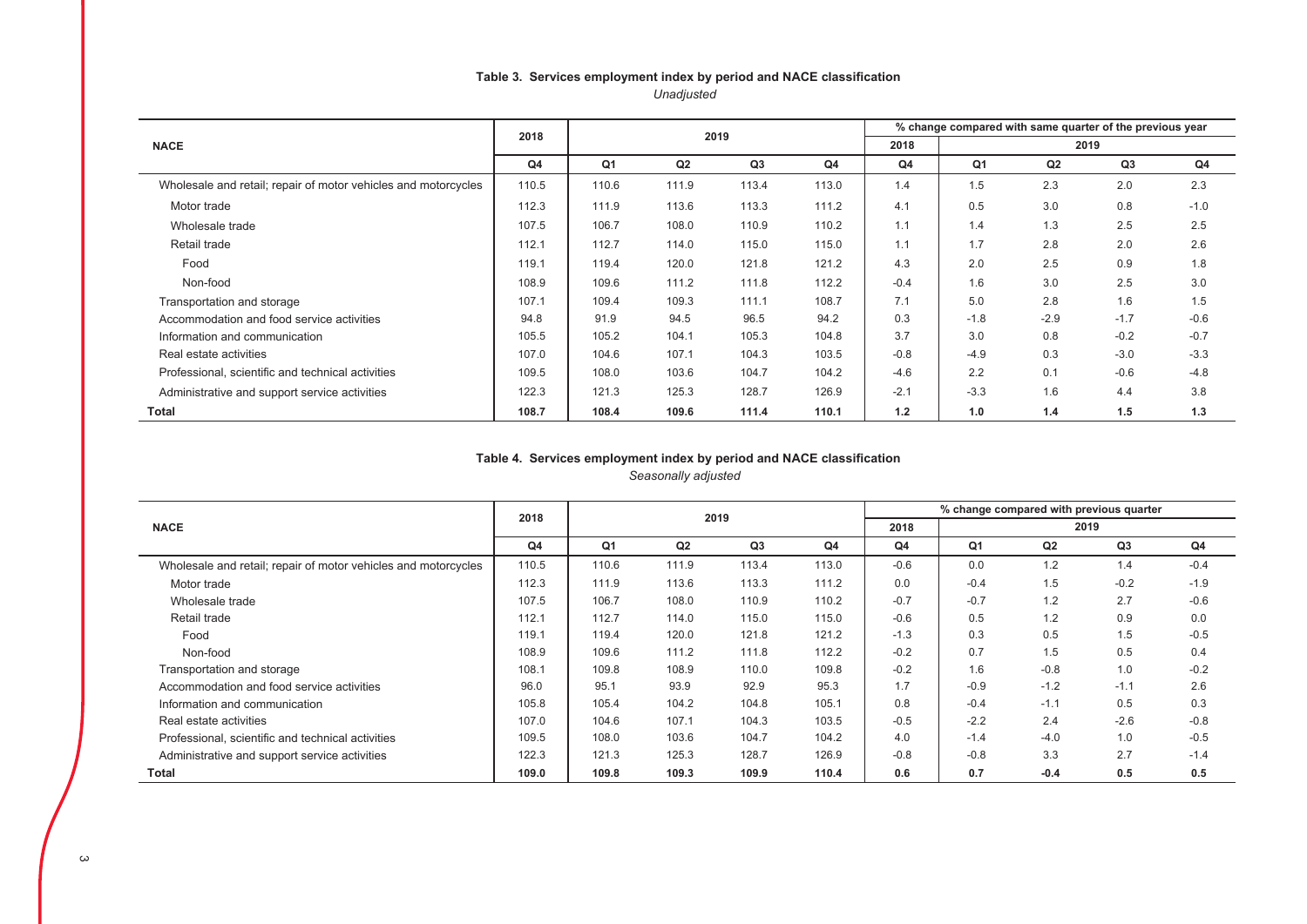|                                                                |                |                |       |       |                |        | % change compared with same quarter of the previous year |        |        |        |  |  |  |
|----------------------------------------------------------------|----------------|----------------|-------|-------|----------------|--------|----------------------------------------------------------|--------|--------|--------|--|--|--|
| <b>NACE</b>                                                    | 2018           |                |       | 2019  |                | 2018   | 2019                                                     |        |        |        |  |  |  |
|                                                                | Q <sub>4</sub> | Q <sub>1</sub> | Q2    | Q3    | Q <sub>4</sub> | Q4     | Q <sub>1</sub>                                           | Q2     | Q3     | Q4     |  |  |  |
| Wholesale and retail; repair of motor vehicles and motorcycles | 125.4          | 124.7          | 124.7 | 127.9 | 131.8          | 4.6    | 6.6                                                      | 5.9    | 8.0    | 5.1    |  |  |  |
| Motor trade                                                    | 137.2          | 132.7          | 138.8 | 138.4 | 137.9          | 4.5    | 5.3                                                      | 9.6    | 6.6    | 0.5    |  |  |  |
| Wholesale trade                                                | 119.4          | 122.2          | 119.8 | 122.7 | 127.6          | 3.2    | 9.1                                                      | 5.3    | 8.4    | 6.9    |  |  |  |
| Retail trade                                                   | 130.1          | 126.2          | 128.0 | 132.2 | 135.6          | 6.0    | 4.2                                                      | 6.0    | 7.9    | 4.2    |  |  |  |
| Food                                                           | 135.7          | 129.5          | 133.3 | 139.3 | 137.7          | 8.2    | 4.4                                                      | 5.8    | 11.0   | 1.5    |  |  |  |
| Non-food                                                       | 127.8          | 124.7          | 125.8 | 129.1 | 134.7          | 5.1    | 4.1                                                      | 6.1    | 6.6    | 5.4    |  |  |  |
| Transportation and storage                                     | 117.6          | 116.3          | 119.0 | 124.0 | 121.6          | 3.4    | 1.4                                                      | 2.8    | 3.6    | 3.4    |  |  |  |
| Accommodation and food service activities                      | 112.6          | 109.0          | 114.3 | 120.1 | 114.4          | 4.7    | 1.8                                                      | $-1.9$ | 5.0    | 1.6    |  |  |  |
| Information and communication                                  | 119.0          | 120.3          | 119.2 | 119.5 | 123.5          | 7.5    | 9.9                                                      | 7.8    | 4.5    | 3.8    |  |  |  |
| Real estate activities                                         | 118.3          | 116.5          | 128.8 | 115.8 | 125.9          | $-5.9$ | $-3.0$                                                   | 4.2    | 0.1    | 6.4    |  |  |  |
| Professional, scientific and technical activities              | 116.2          | 115.4          | 112.9 | 110.8 | 109.9          | $-7.9$ | $-0.1$                                                   | $-8.2$ | $-4.4$ | $-5.4$ |  |  |  |
| Administrative and support service activities                  | 137.1          | 131.6          | 136.6 | 134.0 | 147.7          | $-3.6$ | $-4.0$                                                   | $-1.6$ | 3.2    | 7.7    |  |  |  |
| Total                                                          | 123.4          | 121.3          | 123.1 | 124.8 | 127.8          | 2.5    | 3.2                                                      | 2.3    | 4.3    | 3.6    |  |  |  |

#### Table 5. Services gross wages and salaries index by period and NACE classification *Working-day adjusted*

#### Table 6. Services gross wages and salaries index by period and NACE classification *Seasonally adjusted*

|                                                                | 2018           |                |       | 2019  |       | % change compared with previous quarter |                |        |                |                |  |  |
|----------------------------------------------------------------|----------------|----------------|-------|-------|-------|-----------------------------------------|----------------|--------|----------------|----------------|--|--|
| <b>NACE</b>                                                    |                |                |       |       |       | 2018                                    | 2019           |        |                |                |  |  |
|                                                                | Q <sub>4</sub> | Q <sub>1</sub> | Q2    | Q3    | Q4    | Q <sub>4</sub>                          | Q <sub>1</sub> | Q2     | Q <sub>3</sub> | Q <sub>4</sub> |  |  |
| Wholesale and retail; repair of motor vehicles and motorcycles | 122.5          | 124.5          | 126.3 | 128.6 | 129.9 | 1.8                                     | 1.7            | 1.4    | 1.8            | 1.0            |  |  |
| Motor trade                                                    | 134.1          | 135.3          | 139.4 | 138.4 | 134.8 | 3.2                                     | 0.9            | 3.1    | $-0.7$         | $-2.6$         |  |  |
| Wholesale trade                                                | 116.4          | 122.3          | 121.0 | 124.4 | 124.6 | 1.4                                     | 5.0            | $-1.1$ | 2.8            | 0.2            |  |  |
| Retail trade                                                   | 127.6          | 127.2          | 129.0 | 132.8 | 133.0 | 3.6                                     | $-0.3$         | 1.5    | 2.9            | 0.2            |  |  |
| Food                                                           | 135.7          | 129.5          | 133.3 | 139.3 | 137.7 | 8.1                                     | $-4.6$         | 2.9    | 4.5            | $-1.1$         |  |  |
| Non-food                                                       | 124.4          | 125.8          | 127.0 | 130.2 | 131.4 | 1.8                                     | 1.1            | 0.9    | 2.5            | 0.9            |  |  |
| Transportation and storage                                     | 117.6          | 116.3          | 119.0 | 124.0 | 121.6 | $-1.9$                                  | $-1.1$         | 2.4    | 4.2            | $-1.9$         |  |  |
| Accommodation and food service activities                      | 113.7          | 114.2          | 113.2 | 114.9 | 115.5 | 4.1                                     | 0.4            | $-0.8$ | 1.5            | 0.5            |  |  |
| Information and communication                                  | 119.0          | 120.3          | 119.2 | 119.5 | 123.5 | 4.1                                     | 1.1            | $-0.9$ | 0.2            | 3.3            |  |  |
| Real estate activities                                         | 118.3          | 116.5          | 128.8 | 115.8 | 125.9 | 2.2                                     | $-1.5$         | 10.5   | $-10.0$        | 8.7            |  |  |
| Professional, scientific and technical activities              | 116.2          | 115.4          | 112.9 | 110.8 | 109.9 | 0.3                                     | $-0.7$         | $-2.2$ | $-1.9$         | $-0.8$         |  |  |
| Administrative and support service activities                  | 137.1          | 131.6          | 136.6 | 134.0 | 147.7 | 5.7                                     | $-4.1$         | 3.8    | $-1.9$         | 10.2           |  |  |
| Total                                                          | 121.3          | 122.7          | 123.3 | 125.2 | 125.9 | 0.8                                     | 1.2            | 0.5    | 1.5            | 0.6            |  |  |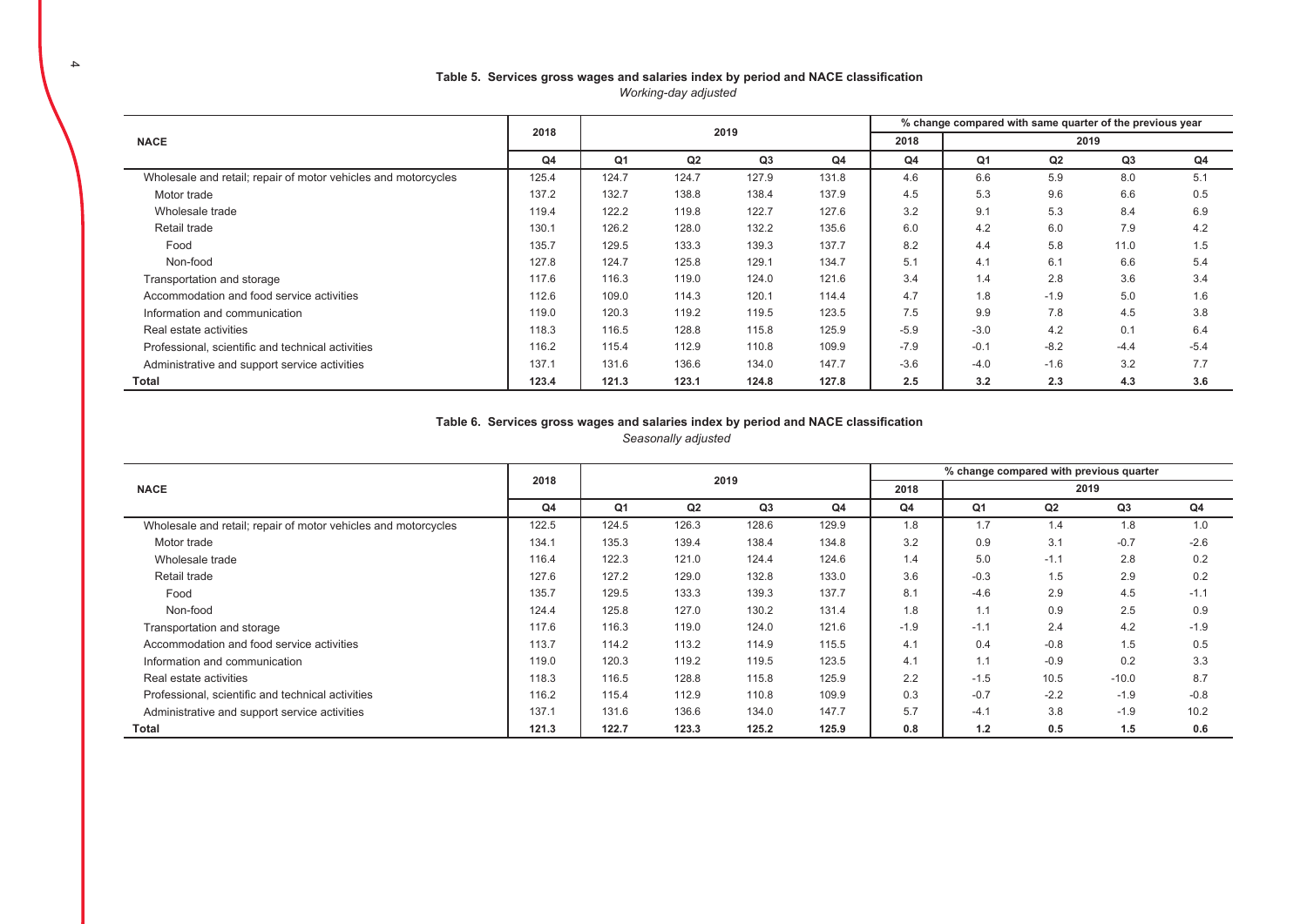### Table 7. Services hours worked index by period and NACE classification *Working-day adjusted*

|                                                                | 2018           |       |                | 2019  |       | % change compared with same quarter of the previous year |        |                |        |        |  |  |
|----------------------------------------------------------------|----------------|-------|----------------|-------|-------|----------------------------------------------------------|--------|----------------|--------|--------|--|--|
| <b>NACE</b>                                                    |                |       |                |       |       | 2018                                                     | 2019   |                |        |        |  |  |
|                                                                | Q <sub>4</sub> | Q1    | Q <sub>2</sub> | Q3    | Q4    | Q4                                                       | Q1     | Q <sub>2</sub> | Q3     | Q4     |  |  |
| Wholesale and retail; repair of motor vehicles and motorcycles | 110.3          | 109.4 | 111.2          | 114.0 | 113.0 | 1.4                                                      | 1.5    | 3.0            | 2.5    | 2.4    |  |  |
| Motor trade                                                    | 118.7          | 114.3 | 118.1          | 116.7 | 116.2 | 7.0                                                      | 0.3    | 2.2            | $-1.8$ | $-2.1$ |  |  |
| Wholesale trade                                                | 102.3          | 104.1 | 105.2          | 110.6 | 107.2 | $-0.3$                                                   | 3.0    | 1.7            | 4.9    | 4.8    |  |  |
| Retail trade                                                   | 115.9          | 113.0 | 115.3          | 116.2 | 117.4 | 1.7                                                      | 0.5    | 4.2            | 1.1    | 1.3    |  |  |
| Food                                                           | 129.7          | 125.2 | 127.1          | 133.1 | 128.6 | 6.3                                                      | 2.8    | 5.4            | 4.4    | $-0.8$ |  |  |
| Non-food                                                       | 109.8          | 107.9 | 109.9          | 109.3 | 112.6 | 0.2                                                      | $-0.6$ | 3.5            | 0.2    | 2.6    |  |  |
| Transportation and storage                                     | 109.1          | 108.6 | 109.3          | 110.9 | 110.4 | 2.4                                                      | $-0.1$ | $-1.9$         | $-0.3$ | 1.2    |  |  |
| Accommodation and food service activities                      | 99.4           | 94.6  | 100.2          | 106.7 | 101.5 | 2.4                                                      | $-0.1$ | $-4.5$         | 1.2    | 2.1    |  |  |
| Information and communication                                  | 103.1          | 101.9 | 101.1          | 103.0 | 103.1 | 2.6                                                      | 3.9    | 0.2            | $-0.9$ | 0.0    |  |  |
| Real estate activities                                         | 108.2          | 105.1 | 109.4          | 103.9 | 106.1 | $-1.1$                                                   | $-4.9$ | 2.4            | $-2.9$ | $-1.9$ |  |  |
| Professional, scientific and technical activities              | 107.2          | 107.4 | 106.1          | 108.3 | 107.8 | $-7.0$                                                   | 0.2    | 0.7            | 0.0    | 0.6    |  |  |
| Administrative and support service activities                  | 133.9          | 130.6 | 136.8          | 140.7 | 133.7 | $-1.6$                                                   | $-0.6$ | $-2.5$         | 4.7    | $-0.1$ |  |  |
| Total                                                          | 112.0          | 110.2 | 112.3          | 116.2 | 113.3 | 1.7                                                      | 1.0    | $-0.4$         | 2.3    | 1.2    |  |  |

## Table 8. Services hours worked index by period and NACE classification

*Seasonally adjusted* 

|                                                                | 2018           |       |       | 2019  |       | % change compared with previous quarter |        |        |                |        |  |  |
|----------------------------------------------------------------|----------------|-------|-------|-------|-------|-----------------------------------------|--------|--------|----------------|--------|--|--|
| <b>NACE</b>                                                    |                |       |       |       |       | 2018                                    | 2019   |        |                |        |  |  |
|                                                                | Q <sub>4</sub> | Q1    | Q2    | Q3    | Q4    | Q4                                      | Q1     | Q2     | Q <sub>3</sub> | Q4     |  |  |
| Wholesale and retail; repair of motor vehicles and motorcycles | 110.1          | 110.4 | 111.2 | 113.2 | 112.8 | $-0.3$                                  | 0.3    | 0.8    | 1.7            | $-0.3$ |  |  |
| Motor trade                                                    | 118.7          | 114.3 | 118.1 | 116.7 | 116.2 | $-0.2$                                  | $-3.7$ | 3.3    | $-1.1$         | $-0.4$ |  |  |
| Wholesale trade                                                | 102.3          | 104.1 | 105.2 | 110.6 | 107.2 | $-3.1$                                  | 1.8    | 1.0    | 5.2            | $-3.1$ |  |  |
| Retail trade                                                   | 114.1          | 114.9 | 115.8 | 115.4 | 115.7 | 0.0                                     | 0.7    | 0.8    | $-0.4$         | 0.3    |  |  |
| Food                                                           | 128.0          | 126.9 | 128.7 | 131.4 | 126.9 | 1.6                                     | $-0.8$ | 1.4    | 2.1            | $-3.4$ |  |  |
| Non-food                                                       | 108.5          | 109.4 | 109.8 | 109.0 | 111.2 | $-0.2$                                  | 0.8    | 0.4    | $-0.7$         | 2.0    |  |  |
| Transportation and storage                                     | 108.0          | 110.6 | 109.6 | 109.7 | 109.3 | $-1.8$                                  | 2.3    | $-0.9$ | 0.1            | $-0.4$ |  |  |
| Accommodation and food service activities                      | 100.7          | 101.2 | 99.0  | 100.4 | 102.6 | 1.6                                     | 0.5    | $-2.1$ | 1.4            | 2.2    |  |  |
| Information and communication                                  | 103.1          | 101.9 | 101.1 | 103.0 | 103.1 | $-0.9$                                  | $-1.1$ | $-0.8$ | 1.9            | 0.1    |  |  |
| Real estate activities                                         | 108.2          | 105.1 | 109.4 | 103.9 | 106.1 | 1.2                                     | $-2.9$ | 4.1    | $-5.0$         | 2.1    |  |  |
| Professional, scientific and technical activities              | 107.2          | 107.4 | 106.1 | 108.3 | 107.8 | $-1.0$                                  | 0.2    | $-1.2$ | 2.1            | $-0.5$ |  |  |
| Administrative and support service activities                  | 134.3          | 135.4 | 135.8 | 136.5 | 134.2 | 3.0                                     | 0.8    | 0.3    | 0.5            | $-1.7$ |  |  |
| Total                                                          | 112.1          | 112.6 | 112.1 | 114.0 | 113.4 | 0.7                                     | 0.4    | $-0.4$ | 1.6            | $-0.5$ |  |  |